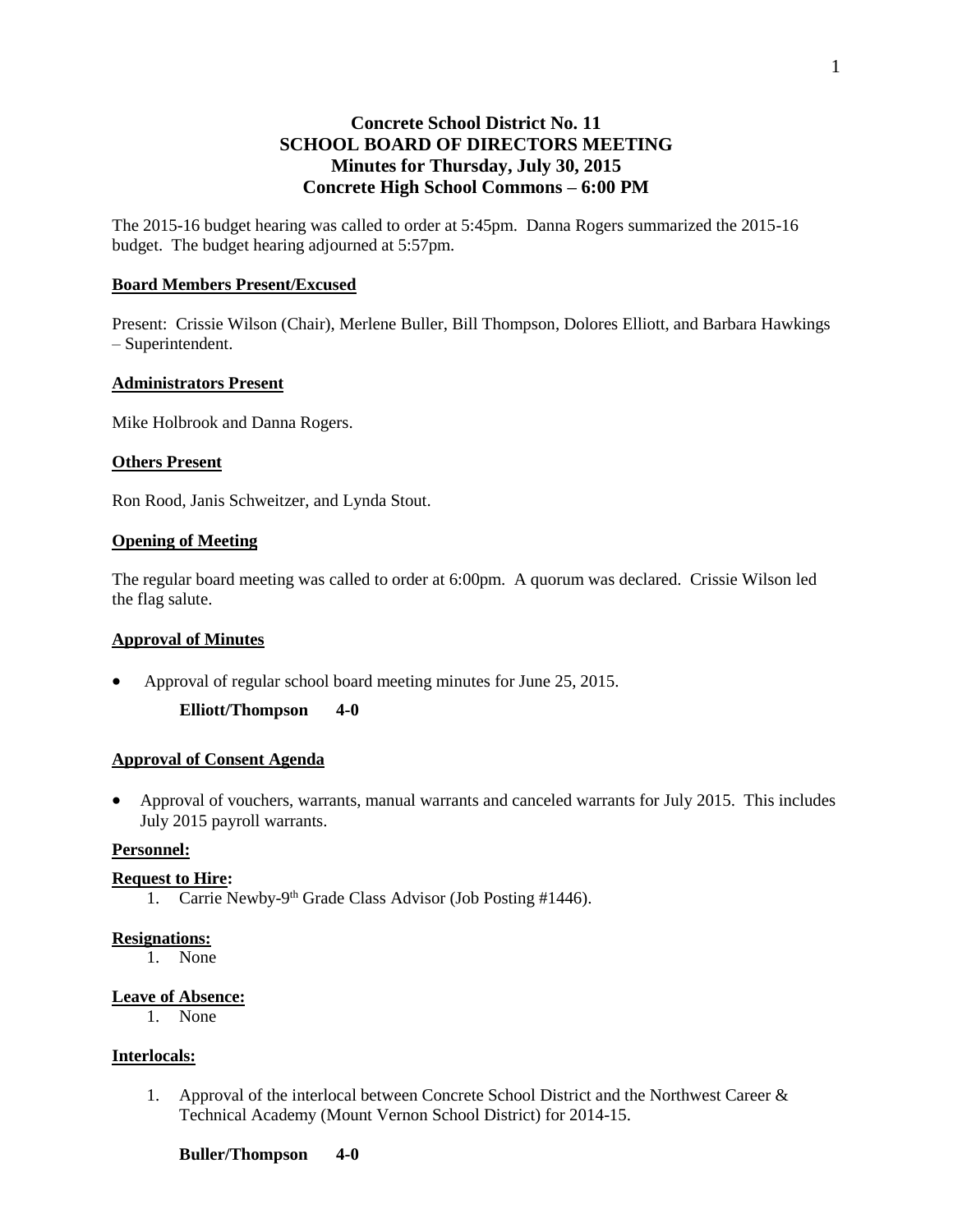### **Public Comments on Agenda Items-** None

**Fiscal & Enrollment Reports**– Danna Rogers, Business Manager, summarized the budget status for the Board.

**Student Report** – None for June

### **Superintendent's Report –** Barbara Hawkings

### **Professional Development Plan for 2015-16**

Superintendent, Barbara Hawkings, provided the board members with a professional development instructional strategies guide for all the training dates  $\&$  topics (attached). She also explained to the board some of the trainings that will take place.

### **Old Business**

*A.* None

### **New Business**

- *A.* Request approval of the first reading of revised policy #2022-Electronic Resources Barbara Hawkings. *Administrative Recommendation Action/Motion/Move to approve the first reading of revised policy #2022-Electronic Resources.* **Thompson/Elliott 4-0**
- *B.* Request approval of the first reading of revised policy #2140-Guidance and Counseling Barbara Hawkings. *Administrative Recommendation Action/Motion/Move to approve the first reading of revised policy #2140-Guidance Counseling.* **Buller/Thompson 4-0**
- *C.* Request approval of the first reading of revised policy #2255-Alternative Learning Experience Courses – Barbara Hawkings. *Administrative Recommendation Action/Motion/Move to approve the first reading of revised policy #2255-Alternative Learning Experience Courses.* **Thompson/Elliott 4-0**
- *D.* Request approval of the first reading of revised policy #3122-Excused and Unexcused Absences – Barbara Hawkings. *Administrative Recommendation Action/Motion/Move to approve the first reading of revised policy #3122-Excused and Unexcused Absences.*  **Elliott/Thompson 4-0**
- *E.* Request approval of the first reading of revised policy #3422-Student Sports-Concussion and Head Injuries and Sudden Cardiac Arrest – Barbara Hawkings. *Administrative Recommendation Action/Motion/Move to approve the first reading of revised policy #3422- Student Sports-Concussion and Head Injuries and Sudden Cardiac Arrest.*  **Thompson/Buller 4-0**
- *F.* Request approval of the first reading of policy #2107-Comprehensive Early Literacy Plan Barbara Hawkings. *Administrative Recommendation Action/Motion/Move to approve the first reading of policy #2107-Comprehensive Early Literacy Plan.*  **Buller/Thompson 4-0**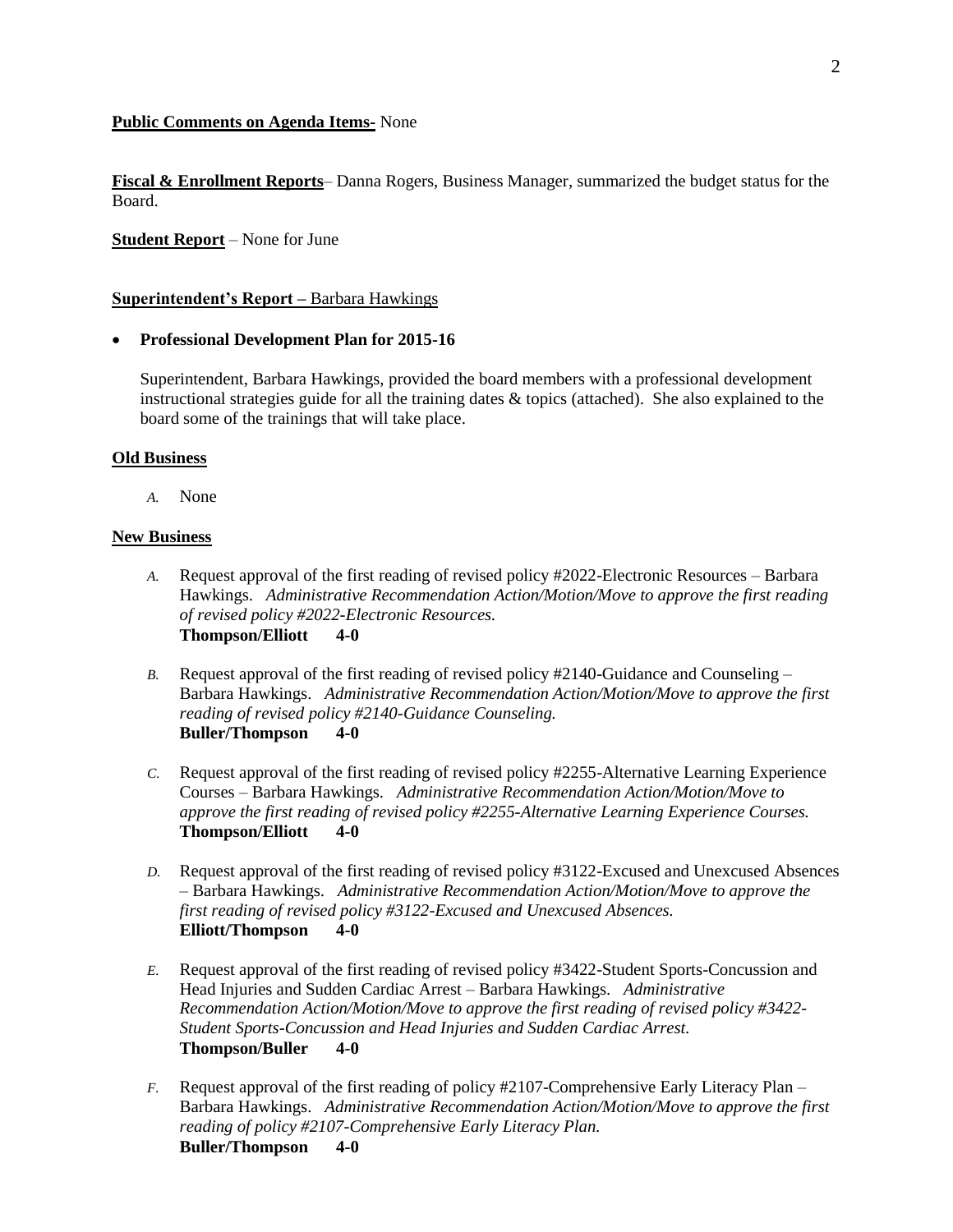- *G.* Request approval of the first reading of policy #2145-Suicide Prevention Barbara Hawkings. *Administrative Recommendation Action/Motion/Move to approve the first reading of policy #2145-Suicide Prevention.*  **Elliott/Buller 4-0**
- *H.* Request approval of the first reading of policy #3205-Sexual Harassment of Students Prohibited – Barbara Hawkings. *Administrative Recommendation Action/Motion/Move to approve the first reading of policy #3205-Sexual Harassment of Students Prohibited.*  **Elliott/Thompson 4-0**
- *I.* Request approval of the first reading of policy #3211-Transgender Students Barbara Hawkings. *Administrative Recommendation Action/Motion/Move to approve the first reading of policy #3211-Transgender Students.*  **Thompson/Elliott 4-0**
- *J.* Request approval of the first reading of policy #5011-Sexual harassment of District Staff Prohibited – Barbara Hawkings. *Administrative Recommendation Action/Motion/Move to approve the first reading of policy #5011-Sexual harassment of District Staff Prohibited.*  **Buller/Elliott 4-0**
- *K.* Request approval of a donation of a Craftsman electric start 22" 4-cycle snow thrower valued at \$200 – Barbara Hawkings. *Administrative Recommendation Action/Motion/Move to approve a donation of a Craftsman electric start 22" 4-cycle snow thrower valued at \$200.*  **Elliott/Buller 4-0**
- *L.* Request approval to provide National Board Certification stipends to Renata Mapes, Carrie Newby, Hallie Elms, and Lacy Lahr - Barbara Hawkings. *Administrative Recommendation Action/Motion/Move to approve National Board Certification Stipends to Renata Mapes, Carrie Newby, Hallie Elms, and Lacy Lahr.*  **Elliott/Buller 4-0**
- *M.* Request approval of Resolution #1158 adopting the 2015-16 budget Danna Rogers. *Administrative Recommendation Action/Motion/Move to approve Resolution* #*1158 adopting the 2015-16 budget.*  **Elliott/Thompson 4-0**
- *N.* Request approval of Resolution to Invest #1156 Danna Rogers. *Administrative Recommendation Action/Motion/Move to approve Resolution to Invest #1156.*  **Thompson/Buller 4-0**
- *O.* Request approval of Resolution to Invest #1157 Danna Rogers. *Administrative Recommendation Action/Motion/Move to approve Resolution to Invest #1157.*  **Thompson/Buller 4-0**
- *P.* Request approval of the first reading of revised policy #2410-High School Graduation Requirements – Barbara Hawkings. *Administrative Recommendation Action/Motion/Move to approve the first reading of revised policy #2410-High School Graduation Requirements.*  **Elliott/Thompson 4-0**
- *Q.* Request approval of the resignation of Maryann Holbrook, High School (Athletic) Secretary Barbara Hawkings. *Administrative Recommendation Action/Motion/Move to approve the resignation of Maryann Holbrook, High School (Athletic) Secretary.*  **Elliott/Buller 4-0**